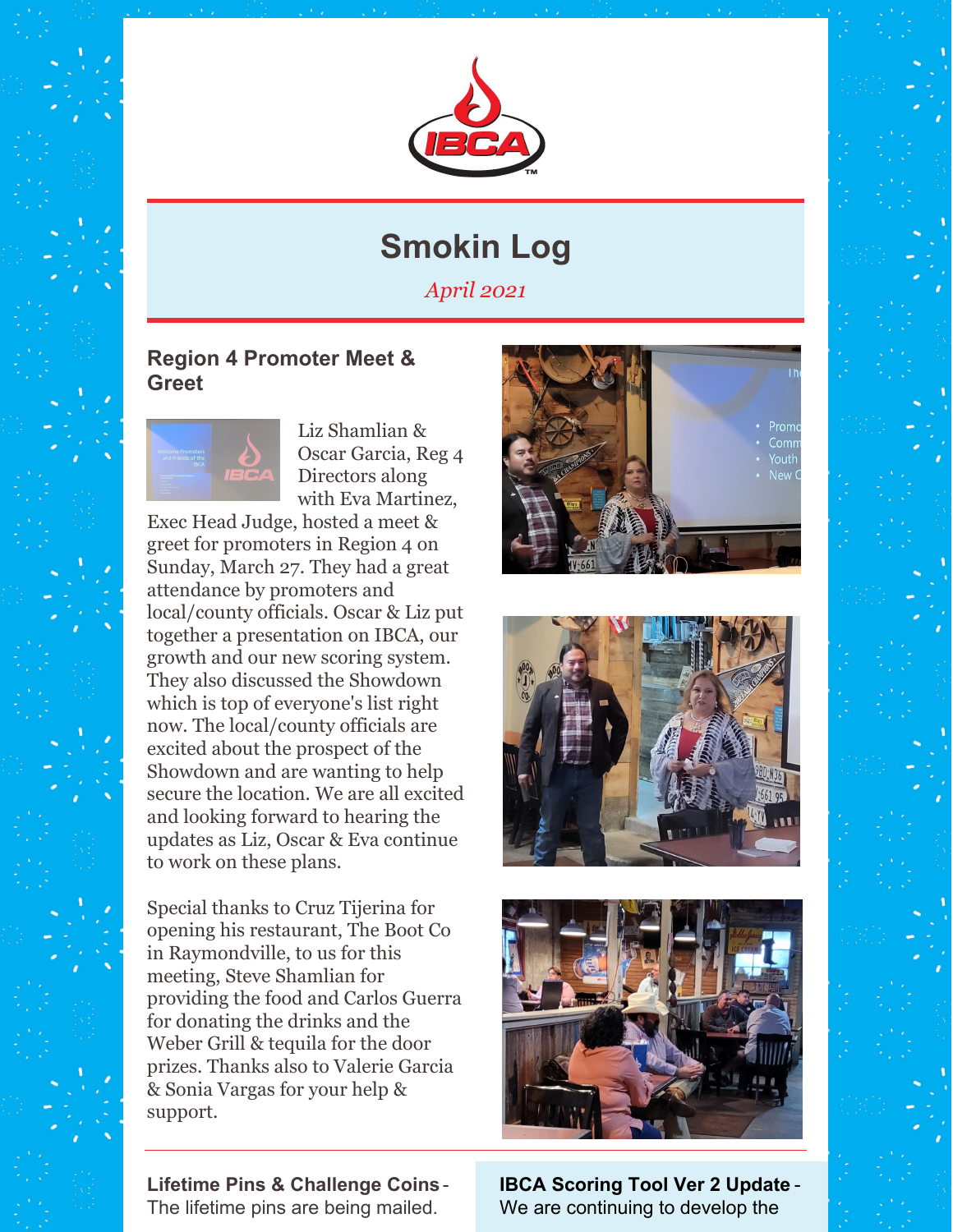Mailing over 500 pins has proven to be a bigger task than anticipated. We are down to about 150 left so be on the look out if you haven't received yours.

Challenge coins are also being mailed out. If you won a grand champion at an event since July 1, 2020, you will receive a coin in the mail. The head judges will start carrying these at events to award to the grand champions who are members. The GC can sign up at awards and still receive the coin.

new system and train our head judges. We have made great progress in both areas with the two training events. We will have another training at Terrell Jubilee in the Locals Only part of the cookoff. All sites are set for our July 1 roll out date.

We want to extend a huge thanks to the cooks who came out to both events to help us work through the system.



### **IBCA Annual Meeting & Awards Banquet August 13-14, 2021 Burnt Bean Co Seguin, TX**

**The last few details are being ironed out that will be discussed at the board meeting May 8th. We will release the banquet pricing as well as the hotel information so you can begin making your plans. We are certain you will enjoy venue and the meal that Ernest and his staff at Burnt Bean Co will prepare.**

**Don't forget May 1 is the deadline to submit nominations for the Hall of Fame, Citation of Merit and Jeff Shivers [Sportsmanship](https://ibcabbq.org/jeff-shivers-sportsmanship-award-nomination/) Award.**

**We will have the Friday night reception where we will open registration for the 2021 IBCA Showdown. Rose Simola is working to gather some great prizes to go along with the free entries our promoters donate for the raffle. We will raffle off a few items on Friday and the rest of the items Saturday after the meeting. This year, we will have a special free drawing for the head judges who attend the membership meeting.**

# Mark Your Calendars

**May [Events](https://ibcabbq.org/events/) June [Events](https://ibcabbq.org/events/)**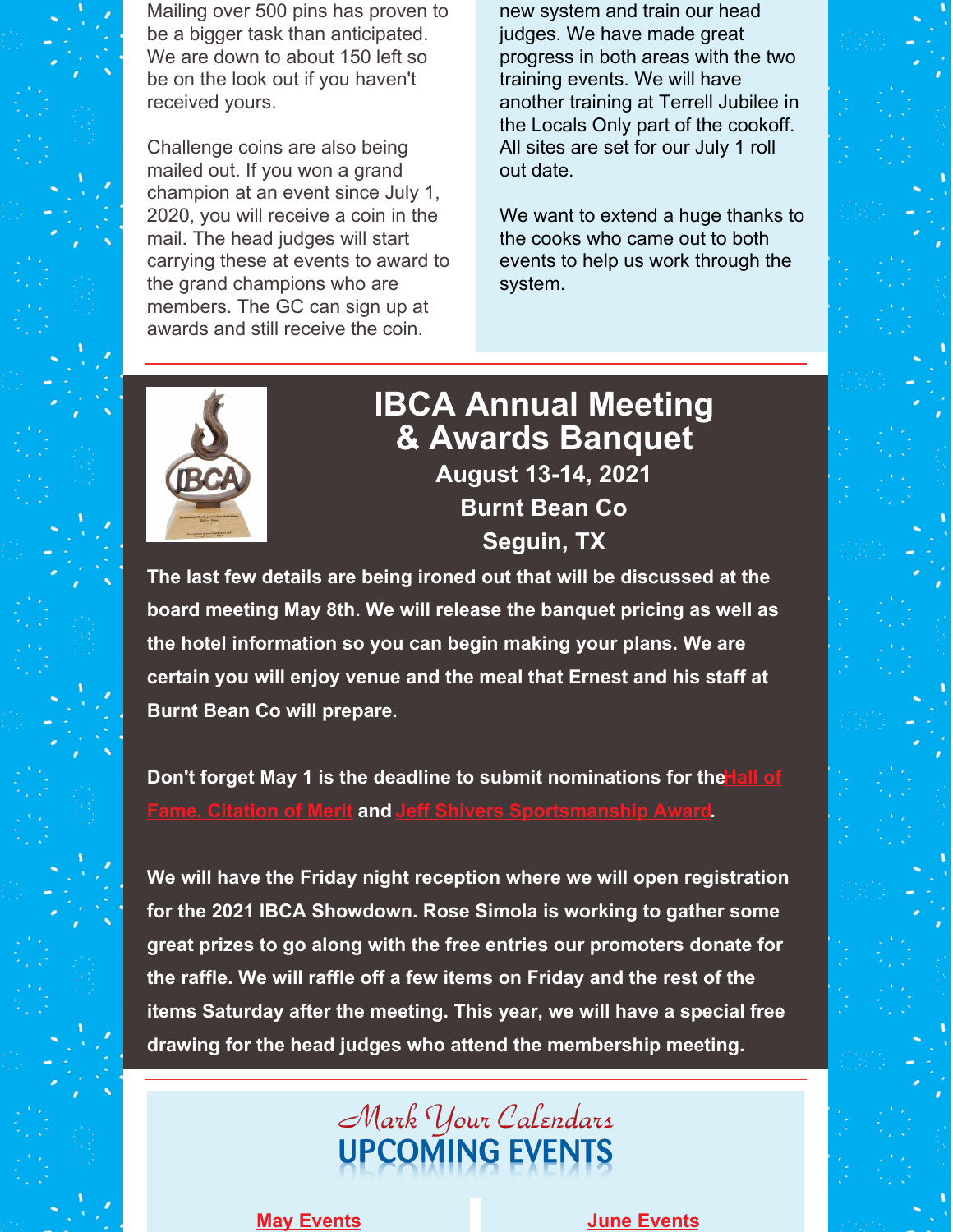**April 30-May 1 Chigger Hill Cookoff** - Huntsville - Reg 2 **Kaufman Co Fire Chief's & Fire Assoc Cookoff** - Mabank - Reg 1 **Knights of Columbus #6269 Carnivore Cookoff** - Arlington - Reg 1

**Mark Blondin** - Ft Worth - Reg 1 **Smokin Under the Oaks** - Harlingen - Reg 4

#### **May 7-8**

**IBCA Board Meeting** - Kerrville **Aransas Boys & Girls Club** - Rockport - Reg 3 **Buttefield Stage Days** - Bridgeport - Reg 1 **Ropin At The River** - Pleasanton - Reg 3 **Tiki Hutt Bar & Grill Summer Cookoff** - Baytown - Reg 2 **Yaga's Wild Game & BBQ Cookoff** - Galveston - Reg 1

#### **May 14-15**

**Austin Matura Scholarship BBQ Cookof**f - East Bernard - Reg 2 **Floresville Peanut Festival** - Floresville - Reg 3 (Full) **Smokin with the Knights** - Harlingen - Reg 4

#### **May 21-22 Buffalo Springs Lake BBQ Cookoff** - Lubbock - Reg 5 **Jourdanton VFD Cookoff** - Jourdanton - Reg 3 **Coleto Creek BBQ Assoc** - El Campo - Reg 3 **Freer Rotary Club Spring Cooko**ff - Freer - Reg 4

**Smokin on the Rio** - Mercedes - Reg 4

**May 28-29 Cody Dragoo Memorial Cookoff** - West - Reg 1 **Cookin for Chayah** - Beeville - Reg 3 **Kress Fulla Bull** -Kress - Reg 5

#### **June 4-5**

**Alley Oops Days** - Iraan - Reg 5 **Beers, Bands & BBQ Bazaar** - San Angelo - Reg 5 **CVFD** - Covington - Reg 1 **Luling Oilfield Museum Roughneck Chili & BBQ** - Luling - Reg 3 **Mansfield Marina Inaugural Cookoff** - Port Mansfield - Reg 4 **Shivaree Up in Smoke** - Gatesville - Reg 1

**June 11-12 2nd Annual Cookoff** - Wichita Falls - Reg 1 **Cookin Up A Cure** - New Braunsfels - Reg 3 **CTF Spring Cookoff (Better late than Never)** - Cuero - Reg 3 **Great American Cookoff** - Brownfield - Reg 5 **Joe Davis Scholarship Cookoff** - Hempstead - Reg 2 **Llano VFD Annual BBQ Cookoff** - Llano - Reg 3 **Sargent Lions Club Jubilee & BBQ Cookoff** - Sargent - Reg 2 **Wills Point Back the Blue** - Wills Point - Reg 1

**June 18-19 No Excuses Cookoff** - Beeville - Reg 3 **AGC Houston BBQ Cookoff** - Houston - Reg 2 **Columbus Annual June Cookoff** - Columbus - Reg 2 **Geronimo Annual BBQ Cookoff** - Geronimo - Reg 3 **Lake Whitney Annual BBQ Cookoff** - Whitney - Reg 1 **Ribs & Rods** - Ingleside - Reg 3 **Smokin on the Plaza** - Lovington, NM - OS

**June 25-26 Big Dog BBQ Cookoff** - Spur - Reg 5 **Lake Murvaul BBQ Cookoff** - Carthage - Reg 1 **Smoke In the Pines** - Livingston - Reg 2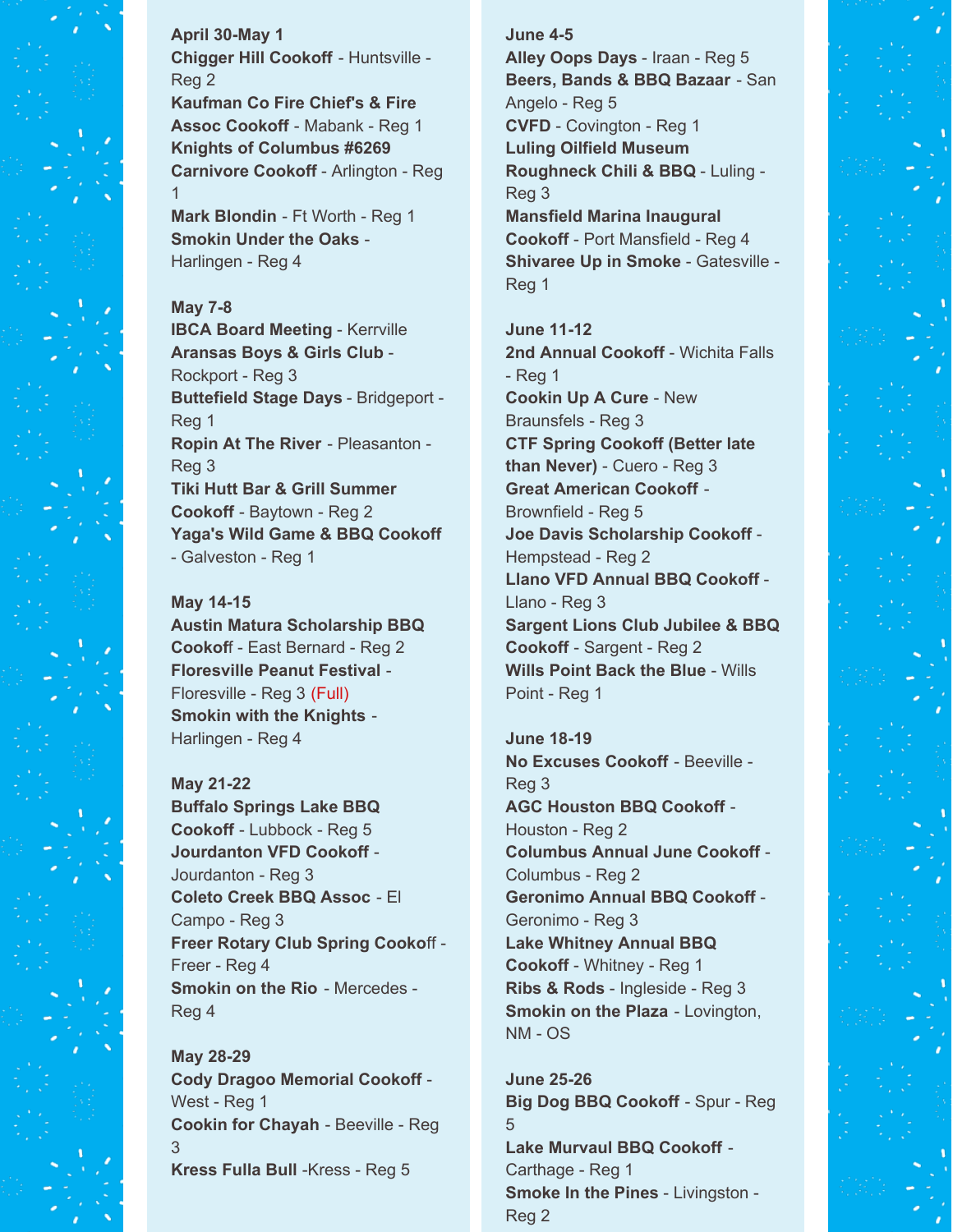**SS American Memorial** - Seguin - Reg 3



#### **Congratulations to the March Grand Champions!!**

**Robert Leal - Hitman Bar-B -Q** - 8th Annual Burning Meat - Sinton **Chuck Long - Texas Rebel Smokehouse** - Brews, Ewes & BBQ - San Angelo

**Clarence Joseph - Mama & Papa Joe's BBQ** - Buck's Backyard BBQ - Buda

**Jacob Carrizales - J&M Cookers** - Freedom Fest - Concan

**Ed Faulder - Big Ed BBQ** - Walnut Springs Rattlesnake BBQ - Walnut **Springs** 

**Steve Shamlian - Team SAS** - CHTR BBQ Cookoff - Falls City **Clarence Joseph - Mama & Papa Joe's BBQ** - All Fired Up - Jourdanton

**Michelle Castillo - AMP Cookers** - Daryl's Place Annual Cookoff - Santa Fe

**James Dodson - LimpBrizket BBQ** - Elgin VFW 6115 - Elgin **Robert Smith - First Class BBQ** - Iola VFD Annual Fundraiser - Iola **Ricky Bocanegra - We Dem Boys BBQ** - Kaufman Co Jr Livestock Show Cookoff - Kaufman



**Brandon Howard** - Gloster, LA **Daniel Yeargin** - Denton, TX

**Ryan Winstead - Buster's BBQ** - Limestone Co Go Texan BBQ Cookoff - Groesbeck

**Bubba Garrett - Twisted Pitsters** - Boomtown Shootout - Burkburnett **Darrell Marek - Country Cookers** - Brazos Co VFW 4692 - Bryan **Malcolm Kitchen - Cast Iron Cookers** - Gruenau BBQ Cookoff - Yorktown

**Danny Luera - InHognito** - Richard Reeves Memorial - Fort Stockton **Ricky Bocanegra - We Dem Boyz BBQ** - TX BBQ Throwdown - **Hempstead** 

**Aaron Lesley - Texas Oil Dust** - ABC Pro Rodeo BBQ Cookoff - **Levelland** 

**Michelle Castillo - AMP Cookers** - Cleveland Livestock Show BBQ Cookoff - Cleveland **Brian Parker - Old Three Hundred**

- Elks/Shriners Classic - Ardmore, OK

**Ira Green - Flying G BBQ** - Stockdale CofC Just Ranch'n Rodeo Cookoff - Stockdale

**Sergio Chapa** - Pleasanton, TX **Nicholas Clark** - Nacogdoches, TX **Corey Lewis** - Crandall, TX **Roy Martinez** - Uvalde, TX **Rick Santos** - Boerne, TX **John Watson** - Spring, TX **Peter Pedregon** - El Paso, TX **Justin Underwood** - El Paso, TX **Javier Sanchez** - Edroy, TX **Henry De La Paz** - Lyford, TX **Donna Cowdrey** - Post, TX **John Cox** - San Antonio, TX (Lifetime) **Wylie Wagoner** - Ozona, TX